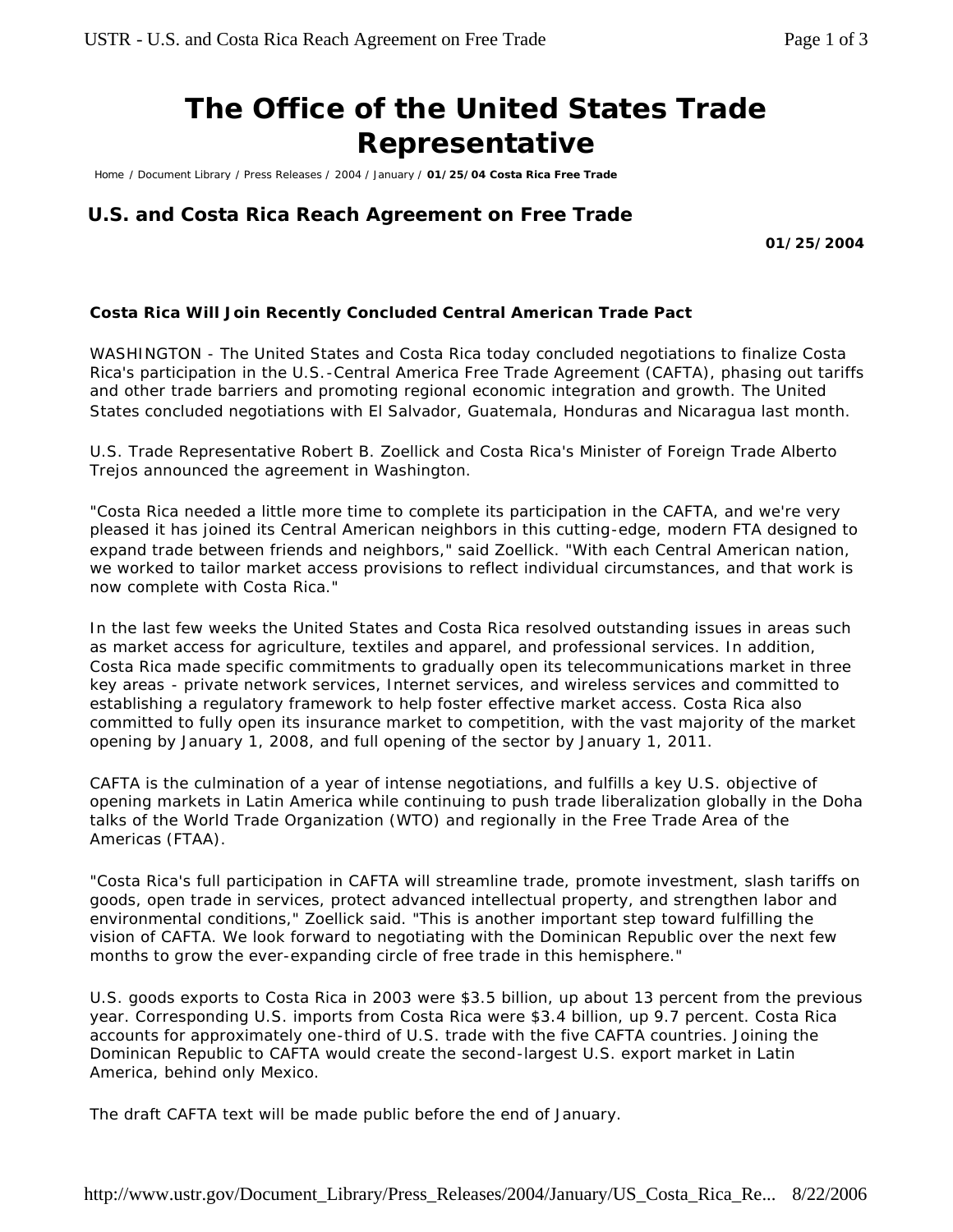*New Opportunities for U.S. Workers and Manufacturers: More than 80 percent of U.S. exports of consumer and industrial goods will become duty-free in Central America immediately, with remaining tariffs phased out over 10 years. Key U.S. export sectors will benefit, such as information technology products, agricultural and construction equipment, paper products, chemicals, and medical and scientific equipment.*

*Expanded Markets for U.S. Farmers and Ranchers: More than half of current U.S. farm exports to Central America will become duty-free immediately, including high quality cuts of beef, cotton, wheat, soybeans, key fruits and vegetables, processed food products, andwine, among others. Tariffs on most remaining U.S. farm products will be phased outwithin 15 years. U.S. farm products that will benefit from improved market access includepork, dry beans, vegetable oil, poultry, rice, corn, and dairy products.*

*Textiles and Apparel: Textiles and apparel will be duty-free and quota-free immediately if they meet the Agreement's rule of origin, promoting new opportunities for U.S. and Central American fiber, yarn, fabric and apparel manufacturing. The agreement's benefits for textiles and apparel will be retroactive to January 1, 2004. An unprecedented provision will give duty-free benefits to some apparel made in Central America that contains certain fabrics from NAFTA partners Mexico and Canada. This provision encourages integration of the North and Central American textile industries, and is a step to prepare for an increasingly competitive global market.*

*Access to Services: The Central American countries will accord substantial market accessacross their entire services regime, offering new access in sectors such as telecommunications, express delivery, computer and related services, tourism, energy, transport, construction and engineering, financial services, insurance, audio/visual and entertainment, professional, environmental, and other sectors. Central American countries have agreed to change dealer protection regimes and loosen restrictions that lock U.S. firms into exclusive or inefficient distributor arrangements.*

*A Trade Agreement for the Digital Age: State-of-the-art protections and non-discriminatory treatment are provided for digital products such as U.S. software, music, text, and videos. Protections for U.S. patents, trademarks and trade secrets are strengthened.*

*Strong Protections for Worker Rights: Goes beyond Chile and Singapore FTAs to create a three part strategy on worker rights that will ensure effective enforcement of domestic labor laws,*  establish a cooperative program to improve labor laws and enforcement, and build the capacity of *Central American nations to monitor and enforce labor rights.*

*An Innovative Environment Chapter: Goes beyond Chile and Singapore FTAs in seeking to develop a robust public submissions process to ensure that views of civil society are appropriately considered, and for benchmarking of environmental cooperation activities and input from international organizations.*

*Strong Protections for U.S. Investors: The agreement establishes a secure, predictable legal framework for U.S. investors in Central America.*

*Open and Fair Government Procurement: Provides ground-breaking anti -corruption measures in government contracting. U.S. firms are guaranteed a fair and transparent process to sell goods and services to a wide range of Central American government entities.*

## *Background:*

*President Bush announced his intention to negotiate an FTA with the CAFTA countries on January 16, 2002, at a speech before the Organization of American States. The Administration worked*